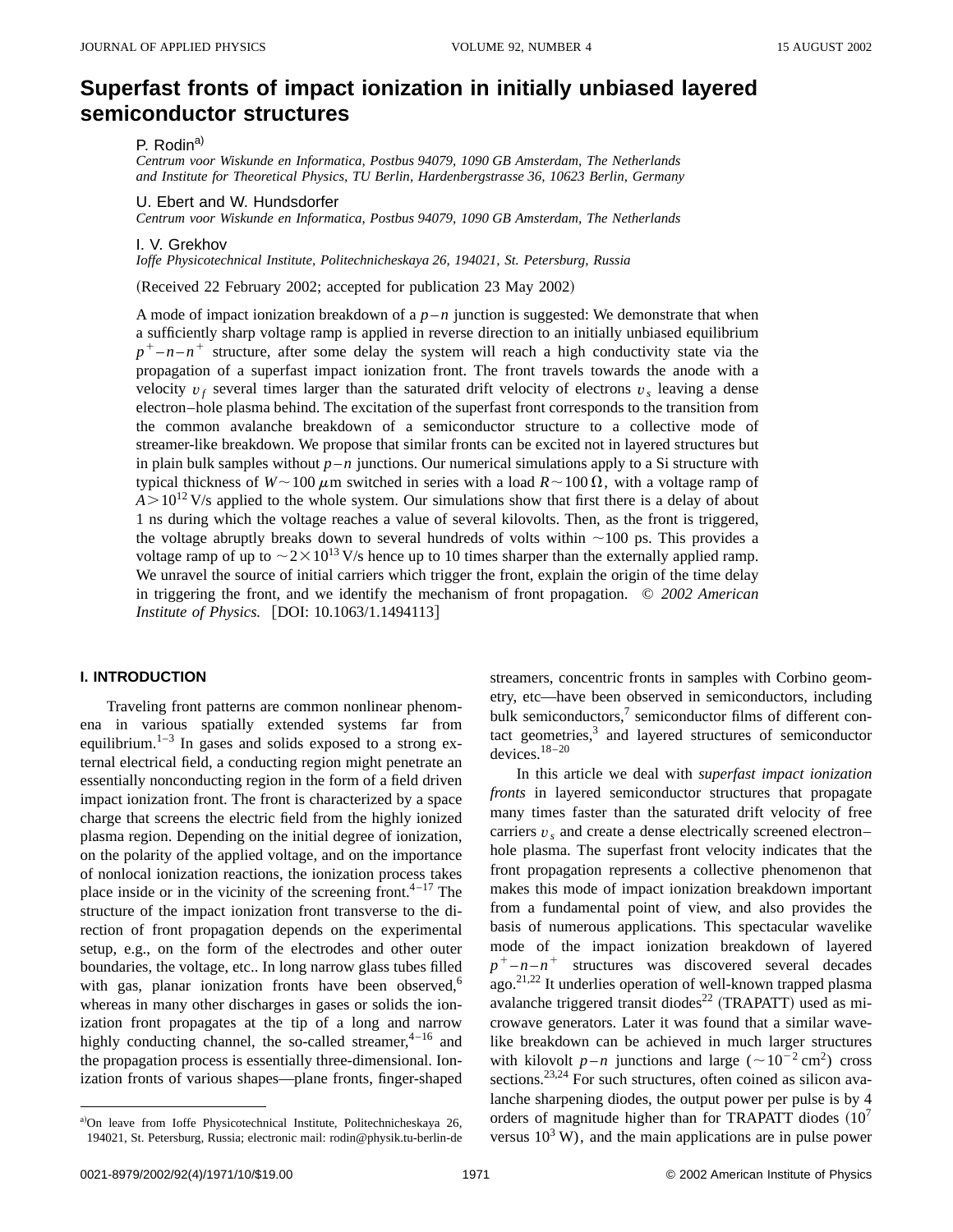electronics.<sup>23–28</sup> A TRAPATT diode is embedded in a microwave cavity and operated in a regime of periodic oscillations where the impact ionization fronts almost immediately follow each other, so that the nonequilibrium carriers from the previous front passage play an essential role in the excitation of the next front. In contrast, for power kilovolt structures the time interval between two subsequent front passages is large compared to the system relaxation time and each excitation of a front represents an independent event.<sup>29–34</sup> For the solitary front passage, the wavelike mode of impact ionization breakdown takes the simplest and hence the most fundamental form. Here we shall focus entirely on this solitaryfront-passage regime.

Superfast impact ionization fronts have been found experimentally in  $p^+ - n - n^+$  structures with kilovolt  $p - n$ junctions that initially are subject to a reverse bias  $V_0$  which is closely below the voltage of stationary avalanche breakdown  $U_a$ <sup>24-28</sup> If the applied reverse voltage is further increased (for example,  $V(t) = V_0 + At$ ) with a sufficiently high rate *A*, the impact ionization starts near the  $p^+$  layer, where the electrical field takes its maximal value, and develops into an impact ionization front that travels towards the  $n^{\frac{1}{n}}$  layer with a velocity  $v_f > v_s$ . It leaves a dense electron– hole plasma behind with an electron concentration *N* much higher than the doping level in the *n* base  $N_d$ .

The main purpose of this article is to demonstrate that the initial bias  $V_0$  is in fact *not needed*, and switching due to the propagation of a superfast front can be successfully achieved in *initially unbiased structures* for  $V_0 = 0$ . We present numerical simulations of this mode of impact ionization breakdown. We unravel the source of mobile carriers that initialize the impact ionization and that provide the background ionization needed for propagation with velocity  $v_f > v_s$ . We argue that the excitation of the superfast front generally corresponds to the transition from the common avalanche breakdown of a semiconductor structure to a collective mode of *streamer*-like breakdown and relate the impact ionization fronts in layered semiconductor structures to theoretical studies of streamer propagation in gases and solids.<sup>10–16</sup> Based on our results, we propose that superfast fronts can be excited not only in layered structures but also in bulk semiconductors.

The paper is organized as follows. After introducing the semiconductor structure and the physical model in Sec. II, in Sec. III we present results of numerical simulations for one typical set of parameters and describe the main stages of the superfast switching process. In Sec. IV we discuss problems of an unreflected use of the continuum approximation for the carrier densities and our strategy to avoid them. Section V deals with the question of how the switching process depends on the structure length and the voltage ramp applied to the device. In Sec. VI, we survey alternative sources of initial carriers that can trigger the front and discuss our results.

## **II. THE MODEL**

The excitation of impact ionization fronts has been observed in experiments in the large family of  $Si^{23,25,35,36}$  or  $GaAs<sup>37-39</sup>$  layered semiconductor structures. Here we shall



FIG. 1. Sketch of the  $p^+$ – $n - n^+$  structure operated in an external circuit with load resistance *R*.

concentrate on the basic case of a Si diode  $p^+$  –  $n - n^+$  structure with sharp  $p^+$  – *n* and  $n - n^+$  transitions with the following typical parameters: the width of the *n*-base *W* is 100 to 300  $\mu$ m, the area *S* of the cross section transverse to the direction of current is approximately  $0.005$  to  $0.05$  cm<sup>2</sup>, the doping levels are  $N_d \approx 10^{14} \text{ cm}^{-3}$  in the *n*-base, and  $N_{a,d}^+$  $\approx 10^{19} - 10^{20}$  cm<sup>-3</sup> in the contact  $p^+$  and  $n^+$  layers, respectively. The device is connected to the voltage source  $V(t)$  in series with the load resistance  $R \sim 50-100 \Omega$  as sketched in Fig. 1, and is operated at room temperature. Note that we have chosen to put the  $n^+$  contact on the left hand side at  $z=0$  in all figures and equations throughout the paper. This choice allows us to work with positive electrical fields for reverse bias.

The dynamics of charge carriers is described in the drift–diffusion approximation by the following standard set of continuity and transport equations:

$$
\frac{\partial n}{\partial t} - \nabla \cdot \frac{\mathbf{J}_n}{q} = G(n, p, |E|),
$$
\n
$$
\frac{\mathbf{J}_n}{q} = v_n(|E|)\hat{\mathbf{e}}n + D_n \nabla n,
$$
\n
$$
\frac{\partial p}{\partial t} + \nabla \cdot \frac{\mathbf{J}_p}{q} = G(n, p, |E|),
$$
\n
$$
\frac{\mathbf{J}_p}{q} = v_p(|E|)\hat{\mathbf{e}}p - D_p \nabla p,
$$
\n(2)

together with the Poisson equation for the electric field

$$
\nabla \cdot \mathbf{E} = \frac{q}{\epsilon \epsilon_0} [p - n + N_d(z) - N_a(z)],
$$
  

$$
\mathbf{E} = -\nabla \Phi, \quad \hat{\mathbf{e}} = \frac{\mathbf{E}}{|\mathbf{E}|}.
$$
 (3)

Here *n* and *p* are concentrations of electrons and holes, respectively.  $\Phi$  and **E** are electrical potential and field,  $q>0$  is the elementary charge, and  $\mathbf{J}_{n,p}$  are the current densities carried by electrons and holes, respectively.  $\epsilon$  and  $\epsilon_0$  are the permittivity of the material and the absolute permittivity, respectively.  $D_{n,p}$  are the diffusion coefficients of electrons and holes.  $N_d(z)$  and  $N_a(z)$  are the concentration of donors and acceptors, respectively, which form the doping profile of the  $p^+$ – $n - n^+$  structure along the *z*-direction.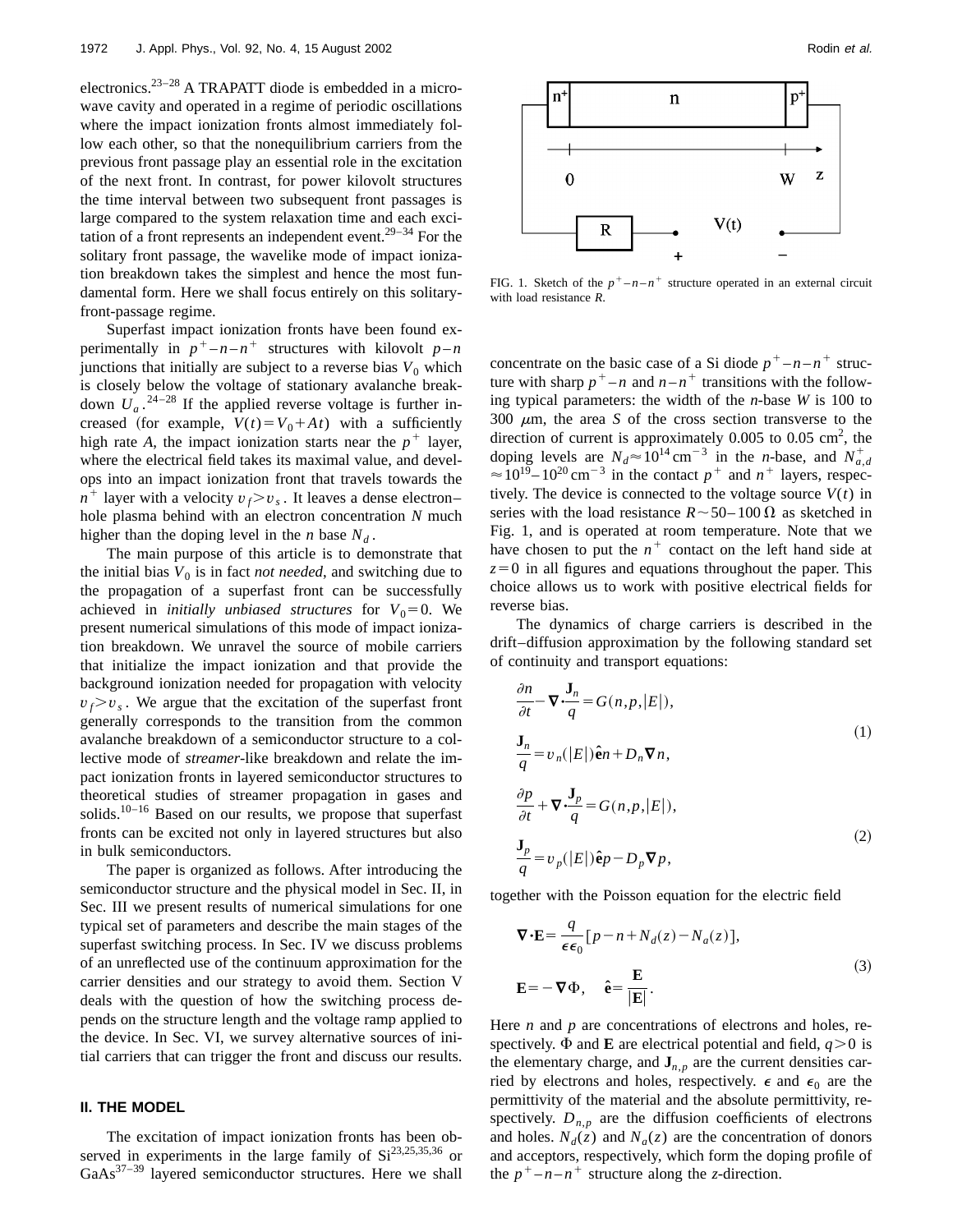We here assume that all processes are uniform in the directions orthogonal to the cathode–anode direction *z*. We hence neglect transverse instabilities of a planar front<sup>30–34</sup> and consider the problem in a one-dimensional approximation. Next, given the fact that physical processes relevant for the propagation of the ionization front develop in the bulk of the *n* base, we restrict our consideration to the *n*-base area  $0 \lt z \lt W$ . We impose mixed boundary conditions for concentrations  $\partial_z n = 0$ ,  $p = 0$  at  $z = 0$  and  $\partial_z p = 0$ ,  $n = 0$  at z  $=$  *W*, that reflect the different effects of the contact  $p$ <sup>+</sup> and  $n^+$  layers on electron and hole concentrations in the *n* base.<sup>40</sup> Since  $N_{a,d}^+ \ge N_d$  the voltage drop at the contact layers is also negligible.

We set the potential  $\Phi(W,t) \equiv 0$  for all times *t* and denote the voltage applied to the device with  $U(t) \equiv \Phi(0,t)$  $>0$ . This is related to the voltage  $V(t) > 0$  of the power source by Kirchhoff's equation

$$
V(t) = U(t) + RS J(t),
$$
\n<sup>(4)</sup>

$$
J(t) \equiv J_n(z,t) + J_p(z,t) + \epsilon \epsilon_0 \frac{\partial E(z,t)}{\partial t}, \qquad (5)
$$

where  $J(t)$  is the total (conductive and displacement) current density in the system that is conserved in space  $(\partial_z J = 0)$  in one-dimensional systems, *S* is the area of the cross section, and  $E = E_z$ . Averaging Eq. (5) over the system length, we represent Eq.  $(4)$  as<sup>3,41</sup>

$$
RC\frac{dU}{dt} = V(t) - U - \frac{RS}{W} \int_0^W [J_n(z,t) + J_p(z,t)]dz,
$$
  
\n
$$
C = \frac{\epsilon \epsilon_0 S}{W},
$$
\n(6)

where *C* is the intrinsic capacitance of the semiconductor structure.

The applied voltage  $V(t)$  typically represents a sinusoidal pulse  $V(t) = V_0 + V_1 \sin(2\pi t/T)$ , or a combination of such a pulse for  $t < T/4$  with a plateau  $V = V_0 + V_1$  for *t*  $\geq$  *T*/4. Since the duration of the fast impact ionization breakdown is usually smaller than *T*/4, in most cases the applied voltage can be approximated by the linear function

$$
V(t) = V_0 + At, \quad A = 2\pi V_1/T,
$$
 (7)

where *A* is the voltage ramp.

For the dependencies of electron and hole velocities  $v<sub>s</sub>$ and  $v_p$  on the electrical field  $E$  in Si, we use the simplified version of the approximation suggested in Ref. 42:

$$
v_n(|E|) = v_s \frac{|E|}{E_{sn} + |E|}, \quad v_p(|E|) = v_s \frac{|E|}{E_{sp} + |E|}, \tag{8}
$$

where

$$
v_s = 10^7
$$
 cm/s,  
\n $E_{sn} = 8.0 \times 10^3$  V/cm,  $E_{sp} = 2.32 \times 10^4$  V/cm. (9)

These approximations describe the monotonic transition from the low-field ohmic regime  $v_{n,p}(E) = \mu_{n,p}E$  (low-field mobilities are given by  $\mu_{n,p} = v_s / E_{sn,sp}$  to the high-field transport with saturated drift velocity  $v<sub>s</sub>$  due to the scattering of carriers on optical phonons. Diffusion coefficients are determined by the Einstein relation  $D_{n,p}/\mu_{n,p} = kT/q$ , where *T* is the temperature and  $k$  is Boltzmann's constant.<sup>4</sup>

The term  $G(n, p, |E|)$  describes the generation of charge carriers due to impact ionization both by electrons and holes. It is chosen as

$$
G(n,p,|E|) = \alpha_n(|E|)v_n(|E|)n\Theta(n-n_{\text{cut}})
$$
  
+  $\alpha_p(|E|)v_p(|E|)p\Theta(p-p_{\text{cut}}),$  (10)

$$
\alpha_n(|E|) \equiv \alpha_{ns} e^{-b_n/|E|}, \quad \alpha_n(|E|) \equiv \alpha_{ps} e^{-b_p/|E|}, \qquad (11)
$$

where  $\Theta(x)$  is the step function, and the impact ionization coefficients and the characteristic fields are given by  $44$ 

$$
\alpha_{ns} = 7.4 \times 10^5 \text{ cm}^{-1}, \quad \alpha_{ps} = 7.25 \times 10^5 \text{ cm}^{-1},
$$
  
\n $b_n = 1.1 \times 10^6 \text{ V/cm}, \quad b_p = 2.2 \times 10^6 \text{ V/cm}.$  (12)

The cutoffs  $n_{\text{cut}}$  and  $p_{\text{cut}}$  have been introduced in Eq. (10) to exclude unphysical effects that otherwise appear for concentrations below the limits of the continuum approximation. The necessity and validity of these cutoffs will be discussed in Sec. IV.

The electrical fields relevant to the propagation of impact ionization fronts correspond to the interval  $2 \times 10^5 - 4$  $\times$ 10<sup>5</sup> V/cm. In this interval the impact ionization coefficients  $[Eq. (11)]$  rapidly increase with electrical field. The field  $E_a \approx 2 \times 10^5$  V/cm can be considered as an effective threshold of the impact ionization. Since  $E_s \ll E_a$ , the drift velocities are saturated in the impact ionization region.

On a nanosecond time scale recombination can be neglected. Although the diffusion term is taken into account in the transport equations  $(1)$  and  $(2)$ , the diffusion turns out to be negligible compared to the drift and has no impact on our results.

For the numerical simulation a uniform space-time grid has been selected. The spatial discretization is based on a conservative formulation, in terms of fluxes describing the inflow and outflow over cells  $[x - \Delta x/2, x + \Delta x/2]$ , where  $\Delta x$ is the grid width in space. The number of grid points used in these simulations was of the order of several thousands both in time and space, to obtain sufficiently accurate numerical results. The diffusive fluxes have been approximated in a standard fashion<sup>45</sup> with second order accuracy. For the convective fluxes a third order upwind biased formula has been chosen in order to reduce the numerical oscillations that are common with second order central fluxes. Time discretization is based on a second order backward differentiation formula. The temporal backward differentiation formula gives an implicit system that is solved at each time step. For reasons of accuracy the time step  $\Delta t$  is chosen small compared to  $\Delta x/v_s$ , where  $v_s$  is the upper bound of the drift (convective) velocity, and with such small step size the implicit system can be solved by a straightforward functional iteration. Details on these spatial and temporal discretizations can be found in Ref. 46.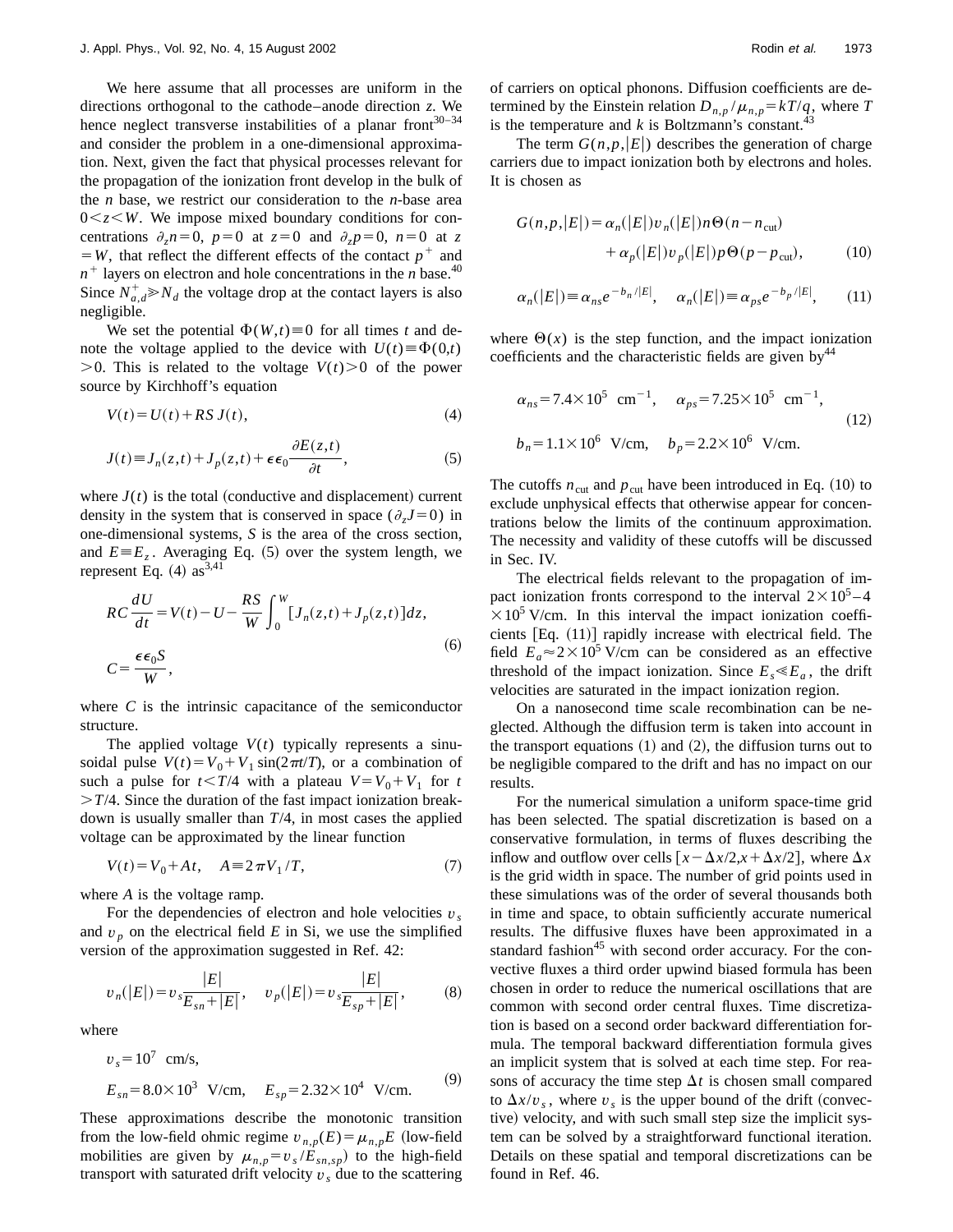

FIG. 2. Voltage at the structure  $U(t)$  (solid line in the upper panel) and current  $I(t) = SJ(t)$  (in the lower panel) during the switching process. The dashed line in the upper panel denotes the externally applied voltage  $V(t)$ . The shown quantities are related through Ohm's law  $V = U + RI$ . Parameters:  $W=150 \mu \text{m}$ ,  $S=0.02 \text{ cm}^2$ ,  $N_d=10^{14} \text{ cm}^{-3}$ ,  $N_a=0$ ,  $V_0=0$ , *A* = 2.0 kV/ns,  $R = 50 \Omega$ , and  $n_{\text{cut}} = p_{\text{cut}} = 10^9 \text{ cm}^{-3}$ .

## **III. TRIGGERING AND PROPAGTION OF THE IMPACT IONIZATION FRONT**

In this section we present numerical solutions of our model for a typical set of parameters: the width of the *n* base is taken to be  $W=150 \mu \text{m}$ , its doping levels are  $N_d$  $=10^{14}$  cm<sup>-3</sup> and *N<sub>a</sub>*=0, and its transverse area is *S*  $=0.02$  cm<sup>2</sup>. The resistance of the load is  $R = 50 \Omega$ . The voltage ramp is  $A = 2$  kV/ns, the initial voltage  $V_0 = 0$ . The cutoff at low concentrations is taken as  $n_{\text{cut}} = p_{\text{cut}} = 10^9 \text{ cm}^{-3}$ .

The basic features of the numerical solution for these parameters are summarized in Fig. 2, which shows the voltage at the device  $U(t)$  and the total current through the device  $I(t) = SJ(t)$ . Up to the time  $t \approx 1.5$  ns, the voltage  $U(t)$ follows the increase of the applied voltage  $V(t)$  and reaches the value  $U \approx 3$  kV, which exceeds the voltage of stationary breakdown<sup>18</sup>  $U_a \approx 1.7$  kV by a factor of nearly 2. Within the next approximately 230 ps, it drops to the residual voltage  $U_a \approx 450 \text{ V}$ , so that suddenly almost the complete  $V(t)$  is applied to the external load  $R$ . The abrupt decay of  $U(t)$  after  $t \approx 1.5$  ns shows a "fine structure" at  $t \approx 1.6$  ns, reflecting a change in the internal breakdown dynamics. The average voltage drop  $|dU/dt| \approx 10 \text{ kV/s}$  during the switching indicates a substantial sharpening of the externally applied pulse *V*(*t*).

In the following subsections we discuss the different stages of the internal dynamics that underlie this switching process. The corresponding spatial profiles at different time steps are shown in Fig. 3.

## **A.** The latent stage  $[Fig. 3(a), 0 < t < 1.47$  ns

Initially the  $n$  base is neutral since the major carriers  $(electrons)$  compensate the space charge of the donors:  $n$  $\approx N_d = 10^{14}$  cm<sup>-3</sup>. At room temperature, the concentration  $p \approx N_T \approx 10^{5\dots6}$  cm<sup>-3</sup> of the minor carriers (holes) is much



FIG. 3. The internal dynamics leading to the external characteristics of Fig. 2. Shown are the spatial profiles of the electrical field  $E(x,t)$  and electron and hole concentrations  $n(x,t)$ ,  $p(x,t)$  in the *n* base ( $0 \le z \le W = 150 \ \mu \text{m}$ ) at different times: (a) propagation of the extraction front and impact ionization in the neutral layer at times  $t=0.6, 1.0, 1.2,$  and 1.4 ns (curves 1, 2, 3, and 4, respectively); (b) nucleation of electron–hole plasma and triggering of the impact ionization front at times  $t=1.47$ , 1.49, and 1.54 ns (curves 1, 2, and 3); (c) propagation of the impact ionization front at  $t=1.59$ , 1.63, and 1.66 ns (curves 1, 2, and 3); (d) final stage of the switching: collision of impact ionization and extraction fronts, curves 1, 2, and 3 correspond to *t*  $=1.68$ , 1.70, and 1.73 ns, respectively. All parameters as in Fig. 2. We note that the scale of the hole density *p* is a factor of  $10^{-3}$  smaller (i.e,  $10^{12}$  cm<sup>-3</sup>) in column a and that we nevertheless skip curve 1 in this panel, since the the hole density at  $t=0.6$  ns vanishes even on this enlarged scale.

lower than  $N_d$  and can be neglected. As the voltage applied to the device increases, the homogeneously distributed electrons drift towards the  $n^+$  contact where they are extracted from the *n* base. The moving electron package leaves naked donors behind. Consequently, the device splits into a *depleted region*, which is free of major carriers, and a *neutral region*, where the major carriers are still present. The slope of the electrical field in the depleted region is determined by the space charge of naked donors:  $dE/dz = qN_d/\epsilon\epsilon_0$ . The electric field  $E_0(t)$  in the *neutral region* is constant in space:  $dE_0/dz$ =0. In the following, we will refer to the boundary between these two regions as to the *extraction front*. The velocity of the extraction front is the electron drift velocity  $v_n(E_0)$  corresponding to the electrical field  $E_0$  in the neutral layer. It is bounded from above by the saturated drift velocity v*s* .

Although the maximum value of the electrical field that is reached at the right boundary, overcomes the effective threshold  $E_a \approx 2 \times 10^5$  V/cm of impact ionization is Si for *t*  $>1$  ns, the ionization in the depleted region does not develop due to the absence of initial carriers. Rather, with an increase of the applied voltage a moderate impact ionization by electrons starts in the neutral region; despite the relatively low electrical field  $E_0$ , the ionization reaction develops due to the high electron concentration  $n \approx N_d$ . Although the total amount of generated free carriers is much smaller than  $N_d$ , a substantial concentration of holes  $p \sim 10^{12}$  cm<sup>-3</sup>, much bigger than the thermal ionization  $N_T$ , is generated in the neu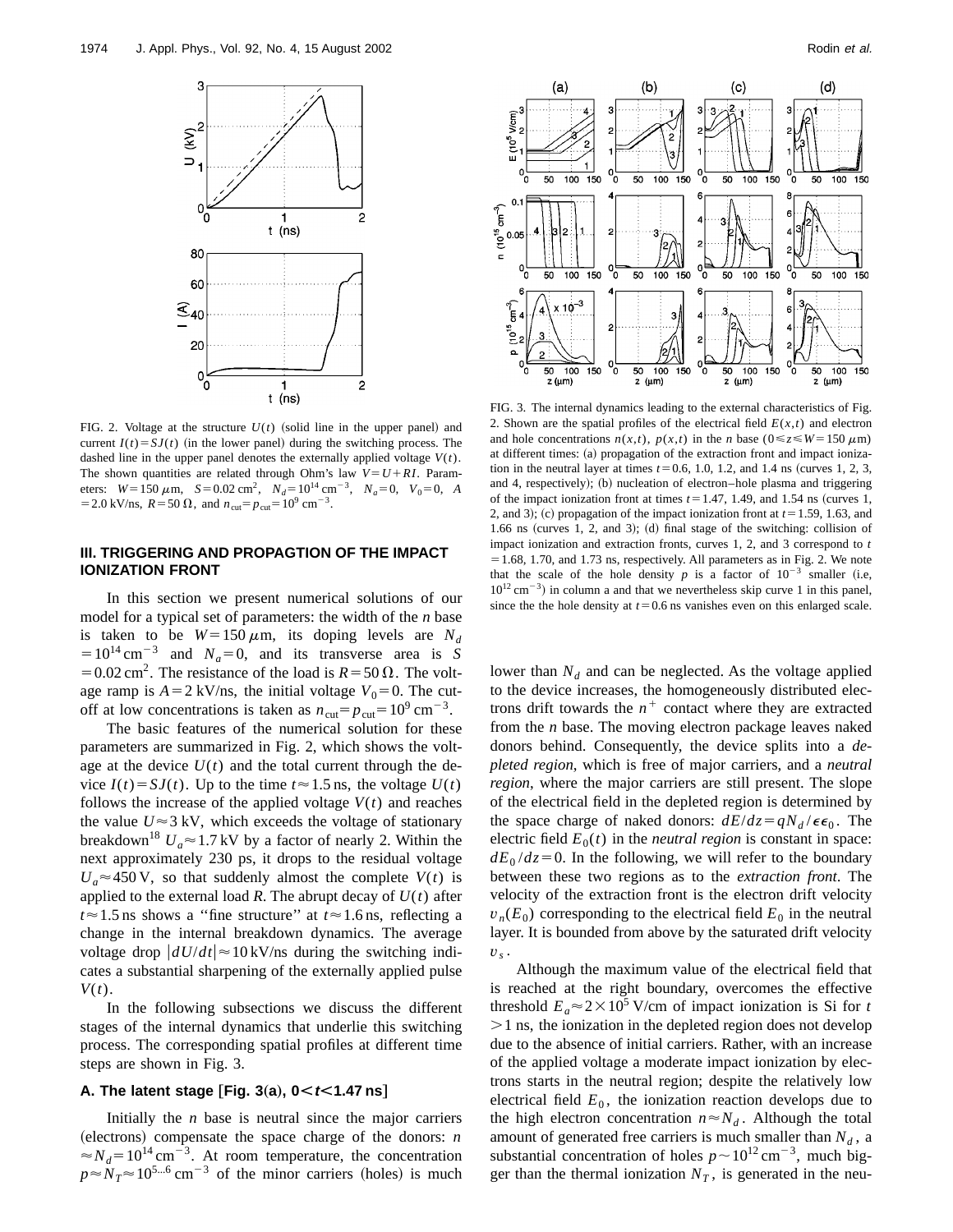tral region. The holes move to the right and eventually penetrate the region of high electric field near the  $p^+$  contact.

# **B. Triggering of the impact ionization front** †**Fig. 3**"**b**…**, 1.47**  $ns < t < 1.60$   $ns$

As soon as drifting holes reach high electrical fields in the depleted region, the impact ionization by holes becomes efficient [curve 4 on Fig. 3(a) shows the beginning of the avalanche multiplication in the depleted region. The generated electrons and holes in the high field region then multiply further and eventually form the nucleus of an electron–hole plasma capable of screening the electrical field  $[cf.$  curve 2 in Fig.  $3(b)$ ]. Since the concentration of holes that initialize the impact ionization decreases towards the right, the multiplication process does not start exactly at the right boundary of the *n* base where the electric field is maximal. But within approximately 50 ps, the generated electron–hole plasma completely screens the electric field inside the nucleus. The charge generation by impact ionization continues on the left side of the nucleus where the field remains high, providing the basis for further expansion of the conducting region into the depletion region in the form of a propagating *impact ionization front*.

The screening of the electric field, which is due to the collective dynamics of electron and holes, is the central feature of the breakdown mode under consideration here. It makes this mode essentially different from the conventional *avalanche* scenario of impact ionization breakdown,<sup>18</sup> where electrons and holes drift apart during the ionization process.

At the moment when the impact ionization front is triggered, the extraction front has not necessarily reached the *n* 1 contact, and there can be a high concentration of electrons  $n \approx N_d$  at the left side of the *n* base. Therefore, in general, the impact ionization front and the extraction front can coexist in the system for some time.

# **C. Propagation of the impact ionization front**  $[Fig. 3(c), 1.60$   $ns < t < 1.66$   $ns]$

The third stage corresponds to the propagation of the *impact ionization front* whose velocity  $v_f$  exceeds the saturated drift velocity  $v_s$ . For the parameters corresponding to Figs. 2 and 3 we obtain  $v_f \approx 5v_s$ . The superfast front propagation is therefore a collective process not directly based on the drift motion of the individual carriers. The velocity  $v_f$  $>v<sub>s</sub>$  becomes possible due to the local multiplication of a small amount of mobile carriers present in the depleted region. These carriers are holes generated in the neutral region on the left that drift to the high field region on the right. The inner structure of the superfast front and the mechanism of its propagation are discussed in more detail in Sec. VI.

The current density and the maximum electrical field increase as the front propagates. Consequently, the plasma concentration behind the front also increases. Since the front velocity is much higher than the saturated drift velocity, the concentration profiles in the plasma behind the front remain frozen. Due to the interaction with the external load the voltage at the device decreases with increase of the current.

As the front propagates, the electrical field at the right side of the system starts to increase again due to the separation of the generated electrons and holes near the  $p^+$  – *n* junction. Electrons move to the left and holes to right. This leads to the formation of a positively charged layer adjacent to the right boundary.

# **D. Collision of the impact ionization front and the extraction front** [Fig. 3(d),  $1.66$  ns $\leq t \leq 1.73$  ns]

If all major carriers are removed from the system before the ionization front reaches the  $n^+$  contact, it continues to propagate up to the moment when the whole *n* base is filled with a dense electron–hole plasma. Otherwise the ionization front and the extraction front collide. After the collision the character of the process changes due to the presence of a high concentration of major carriers in the area with strong electrical field: the ionization front passage is essentially terminated and we observe a quasi-uniform impact ionization in the neutral area. As the concentration increases, the electrical field on the left side of the structure decreases [Fig.  $3(d)$ , curves 1, 2, and 3. For the chosen set of parameters this stage is not very well pronounced, since the extraction front is close to the  $n^+$  layer at the moment of collision. However, the situation becomes different in longer structures as well as for an earlier start of the impact ionization front caused by a higher voltage ramp applied to the device. Regimes with and without collision are both possible depending on the *n*-base length *W*, the voltage ramp *A*, and the initial bias  $V_0$ .

We should stress that generally the propagation of an ionization front generates a much higher concentration of free carriers than quasi-uniform breakdown. Indeed, during the fast propagation of an impact ionization front, a region of high electric field passes through the device and hence the ionization always develops in high electrical field. This results in high concentration of plasma behind the front.  $|A$ simple evaluation in the spirit of Ref. 22 gives  $N_d(v_f/v_s)$  as a lower bound for plasma concentration. In contrast, for uniform breakdown an increase of concentration is immediately followed by a decrease of electrical field due to the coupling to the external load, and high concentrations never can be reached. Therefore the collision between the two fronts should be avoided in applications.

After the switching the voltage at the device exhibits small amplitude oscillations (see Fig. 2). These oscillations are due to a sequence of impact ionization breakdowns near the right boundary of the *n* base, in the vicinity of the  $p^+$ –*n* junction. The mechanism of these breakdowns is as follows. As we mentioned in Sec. III C the voltage at the reversely biased  $p^+$ –*n* junction starts to recover during the stage of front propagation. This happens due to the separation of electrons and holes near the  $p^+$  – *n* junction. Whereas electrons leave this area drifting to the left, holes that drift to the right are constantly supplied by the plasma region. This leads to the formation of a positively charged region at the right side of the *n* base. Due to the high concentration of holes *p*  $\gg N_d$ , the slope of the electrical field  $dE/dz = q(p)$  $+N_d$ )/ $\epsilon \epsilon_0$  in this region is orders of magnitude higher than in the depleted region. Thus the threshold of impact ioniza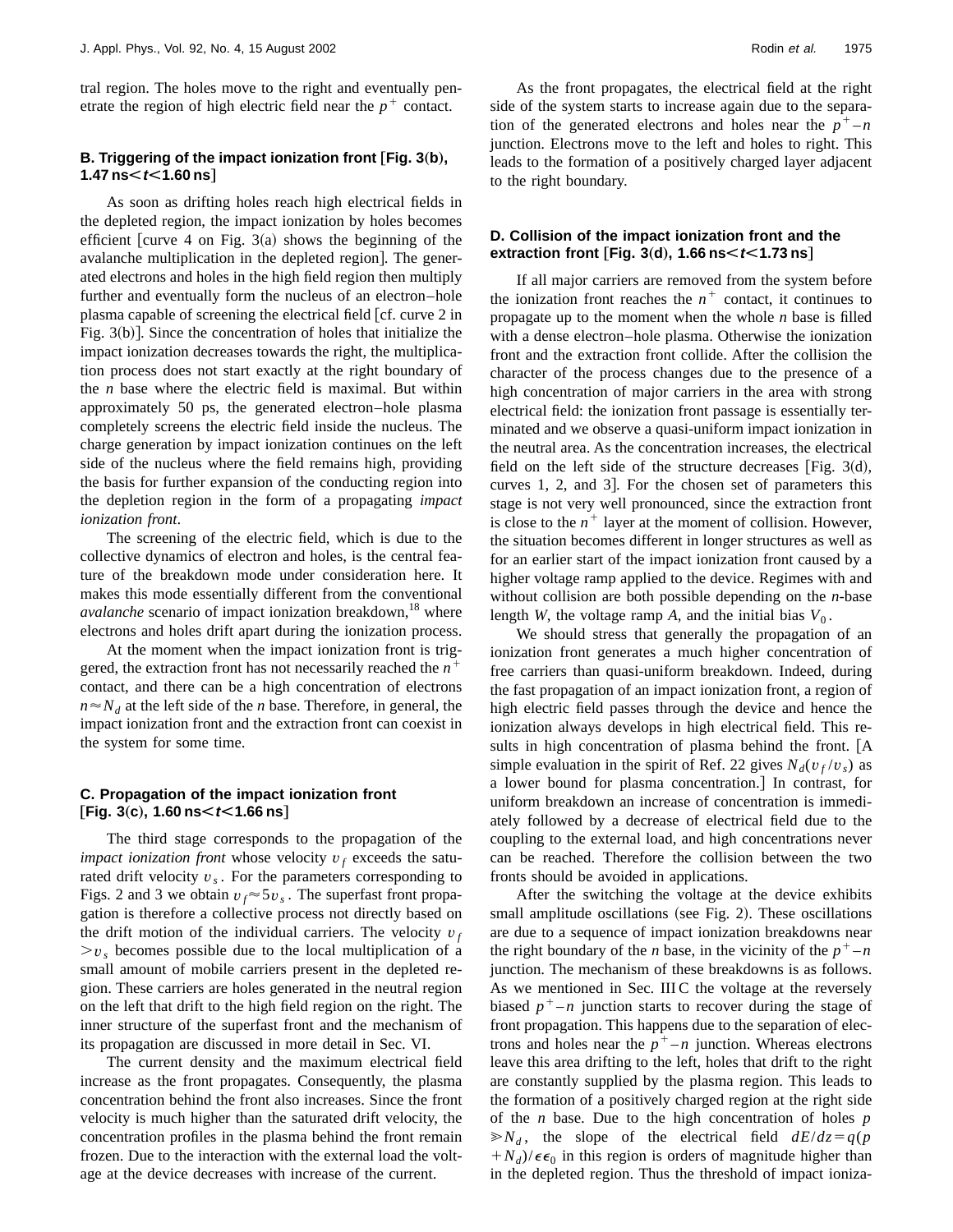tion  $E_a$  at the right boundary can be reached again. As soon as it happens, an electron package, or an avalanche, is generated at the right boundary and the field again drops below the threshold. Due to the generated current pulse the voltage at the device decreases. The electrical field remains below the threshold during the drift of the electron package to the left. Then the field increases again and the next avalanche is generated. (This mechanism resembles the mechanism of IMPATT oscillations known in microwave electronics.<sup>18,19</sup>) This process is not sufficient for supporting the conduction state of the device and small amplitude oscillations are accompanied by a gradual increase of the average voltage.

# **IV. APPLICABILITY OF THE CONTINUUM APPROXIMATION**

We have shown that in unbiased structures the front is triggered by holes which are generated in the neutral layer and then drift through the depleted layer to the  $p^+$  contact, where the electrical field takes its maximum value. When modeling the triggering process in the continuum approximation, we face a crucial problem: the hole concentrations can be so small that the continuum approximation ceases to be valid. This problem manifests itself in the following *artifact:* impact ionization by electrons in the neutral layer generates holes with the unphysically small concentration  $p \ll V^{-1}$ , where *V* is the system volume. This fraction of holes drift towards the  $p^+$  contact where their concentration grows exponentially in the high electrical field, reaches the physically relevant level  $p \geqslant V^{-1}$ , and eventually triggers the propagation of the impact ionization front. Consequently, the simulations predict that the front is triggered by any concentration of free carriers generated in the neutral area, even if this concentration corresponds to a small fraction of a hole in the complete volume of the device. This result might be either quantitatively or qualitatively wrong: in the first case the front is predicted to start too early and therefore it propagates at a lower voltage. In the second case, impact ionization in the neutral area is in fact totally incapable of triggering the front because the electrical field is insufficient. Thus straightforward modeling in the framework of the continuum approximation might lead to qualitatively wrong results. Since the velocity of the superfast front depends only logarithmically on the background ionization level in the depleted region, $^{22}$  such simulations give plausible results for the front velocity and the switching time, and the mistake is hard to detect.

To overcome this problem, we propose the modified generation term  $[Eq. (10)]$  which incorporates the cutoff of the ionization reaction for unphysically low concentrations. The threshold concentrations  $n_{\text{cut}}$  and  $p_{\text{cut}}$  approximate the limit of validity of the continuum approximation. To check the relevance of such an approach, we have studied how the solutions depend on  $n_{\text{cut}}$  and  $p_{\text{cut}}$ . The example described in the previous section has been calculated for  $n_{\text{cut}}=p_{\text{cut}}$  $=10<sup>9</sup>$  cm<sup>-3</sup>, which corresponds to an average distance between carriers  $\sim$ 10  $\mu$ m. In Fig. 4 this transient is shown again in curve 3, while curves 1, 2, and 4 show the same process, but with  $n_{\text{cut}}=p_{\text{cut}}=0$ ,  $10^6$ , and  $10^{10} \text{ cm}^{-3}$ , respectively. Regardless of the cutoff level, the superfast switching



FIG. 4. Voltage at the device  $U(t)$  calculated for different cutoffs  $n_{\text{cut}}$ ,  $p_{\text{cut}}=0, 10^6, 10^9, \text{ and } 10^{10} \text{ cm}^3 \text{ (curves 1, 2, 3, and 4 respectively). Curves}$ 1 and 2 coincide within the accuracy of this graph. Other parameters as in Fig. 2.

remains qualitatively the same and the main phases of the process are the same. Quantitatively, however, for lower cutoff the switching process starts earlier, develops more slowly, and results in a higher residual voltage. All these effects are due to the earlier start of the impact ionization front that, in turn, leads to a slower propagation in a lower electrical field and a well-developed collision of ionization and extraction fronts. We conclude that although the continuum model is not able to provide accurate quantitative predictions, our results are essentially robust with respect to the cutoff level. In the case under consideration, the impact ionization in the neutral area is indeed sufficient for triggering the front.

In Fig. 5 we show the amount of holes generated in the neutral region as a function of the voltage ramp *A* for different regimes. The hole concentration vanishes with decreasing *A*, especially in initially biased structures [Figs. 5(b) and  $5(c)$ , and the corresponding triggering mechanism ceases to exist. One of the important implications of Fig. 5 is that the minimal physical model evaluated in this article is not able to describe the switching of impact ionization fronts for the conditions of the original experiments:  $23-25$  long (*W*  $>$  200  $\mu$ m) and initially biased structures ( $V_0$  $>$  400 V), and moderate voltage ramps  $A \sim 1 - 2$  kV/ns. Section VI contains a further discussion of this problem.

## **V. DEPENDENCE ON THE STRUCTURE AND CIRCUIT PARAMETERS**

#### **A. Influence of the system length**

In Fig.  $6(a)$ , the transient  $U(t)$  is shown for different system lengths  $W = 50$ , 100, 150, 200, and 250  $\mu$ m (curves 1, 2, 3, 4, and 5, respectively). All other parameters are kept as in the basic example in Sec. III. With decrease of the system size the switching occurs earlier and develops faster. In shorter structures, the initial nucleus of electron–hole plasma becomes large compared to the system size *W* and a substantial voltage drop takes place at the nucleation phase, whereas the stage of front propagation becomes less pronounced. As a result the fine structure of the  $U(t)$  transient disappears, and the voltage at the device during the switching drops smoothly. Since the extraction front reaches the  $n^+$  contact earlier, the ionization front and the extraction front do not collide. Rather the ionization front propagates over the whole length of the *n* base. This fact, together with the higher av-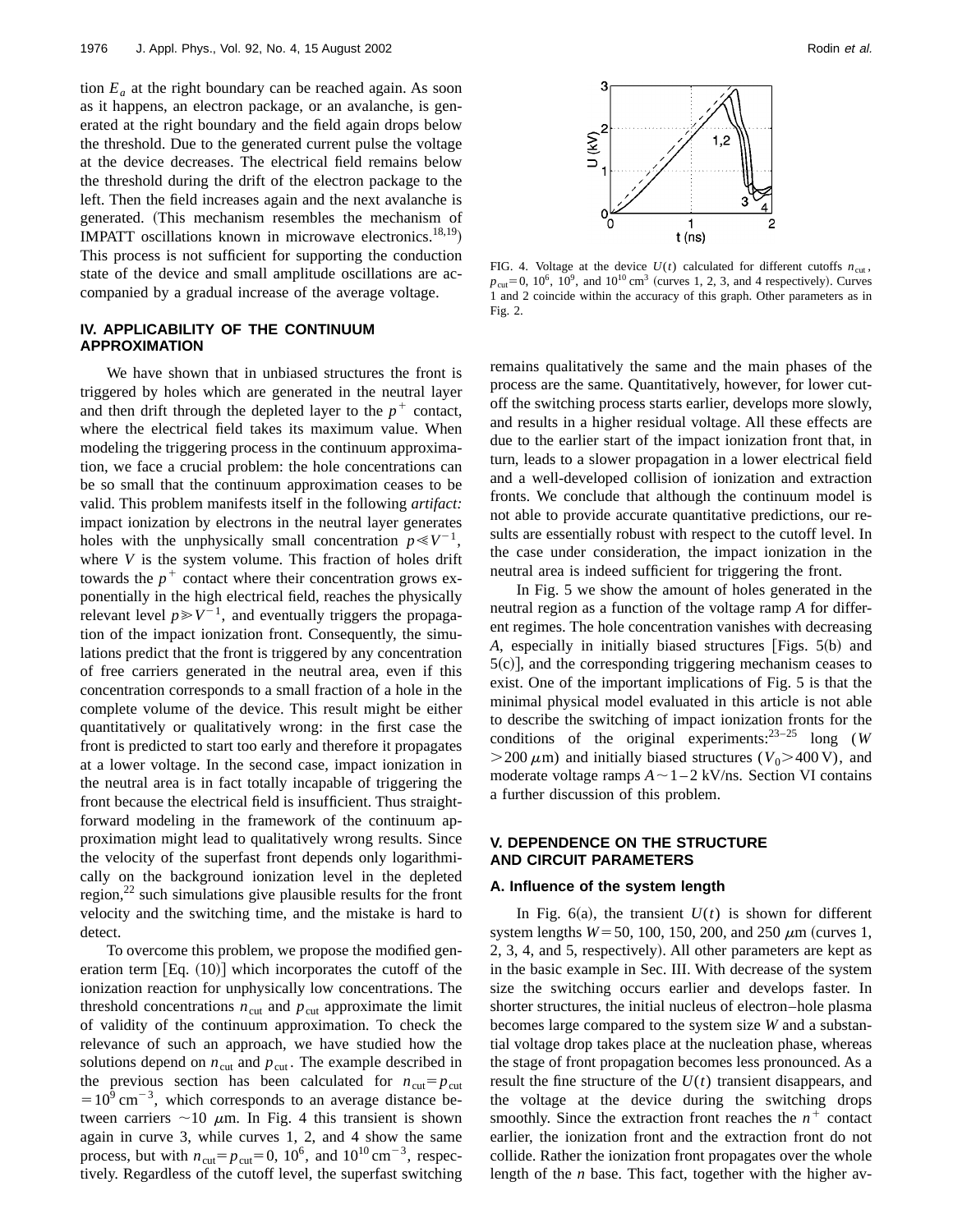

FIG. 5. The maximum concentration of holes generated by impact ionization in the neutral area as a function of the applied voltage *A* for different initial biases  $V_0$  and system lengths *W*. Panels  $(a)$ ,  $(b)$ , and  $(c)$  correspond to the initial bias  $V_0=0$ , 400, and 1000 V, respectively. Curves 1, 2, 3, and 4 correspond to the system lengths  $W=150$ , 200, 250, and 300  $\mu$ m, respectively. Below the dashed line at  $p=10^6$  cm<sup>-3</sup> only few holes or fractions of holes are generated in the system (average distance between carriers  $\sim$ 100  $\mu$ m). Above the dashed line at  $p=10^9$  cm<sup>-3</sup> the concentration of holes is presumably sufficient for deterministic triggering of the impact ionization front (average distance between carriers  $\sim$ 10  $\mu$ m.

erage electrical field in a short structure, efficiently create a high conductivity throughout the whole structure and make the residual voltage as low as 70 V for  $W = 50 \mu m$  [Fig. 6(a), curve 1].

In long structures the collision of ionization front and extraction front is unavoidable. Since the growth of conductivity by quasi-uniform ionization after this collision is less efficient than the previous process, the residual voltage increases and becomes as large as 800 V for  $W = 250 \mu \text{m}$  [Fig.  $6(a)$ , curve 5. Next, in presence of a thick neutral layer that acts as an internal ohmic resistance, the voltage on the device



FIG. 6. (a) Voltage at the device  $U(t)$  during the switching process calculated for different *n*-base lengths  $W=50$ , 100, 150, 200, and 250  $\mu$ m (curves 1, 2, 3, 4, and 5, respectively). (b) Voltage at the device  $U(t)$  during the switching process for different voltage ramps  $A=1.6$ , 2.0, 2.6, and 4.0  $kV/ns$  (curves 1, 2, 3, and 4). Other parameters as in Fig. 2.

at the initial stage of front propagation even increases. As a result, the inflection of the  $U(t)$  dependence (curve 3) that corresponds to the transition from the nucleation stage to the front propagation stage, grows further (curve 4), and the dependence can even become nonmonotonic (curve 5).

The maximum voltage at the device increases almost linearly from 1.3 to 4 kV with system length. The voltage ramp during the switching  $\left| \frac{dU}{dt} \right|_{down}$  has its maximum value of 10 kV/ns for  $W=100$ , 150  $\mu$ m. It decreases with both an increase and decrease of the system length to values of 8.9 and 7.4 kV/ns for  $W=50$  and  $W=250 \mu$ m, respectively. In summary, shorter structures switch faster and have a lower residual voltage but commutate less power per pulse.

#### **B. Influence of the voltage ramp**

In Fig.  $6(b)$  we present  $U(t)$  transients for different voltage ramps while all other parameters are kept as in the basic example. The maximum voltage at the device at the moment of switching is about  $\sim$  2.8 kV for all transients, whereas the delay time, the switching time, and the residual voltage are substantially different.

An increase of *A* leads to a higher electrical field and a more efficient generation of initial carriers in the neutral layer. The ionization front is triggered earlier. Then, unavoidably, ionization front and extraction front collide. As a result, the residual voltage increases and reaches  $\sim 800$  V for *A*  $=$  4 kV/ns | Fig. 6(b), curve 4|.

A decrease of the voltage ramp *A* increases the delay of switching and ensures that the ionization front passes through the whole length of the *n* base, so that the residual voltage is low  $\left(\sim 200 \text{ V for } A=1.6 \text{ kV/ns}\right)$ . However, with a further decrease of *A* we do not observe triggering any more since the electrical field in the neutral region region becomes too low to generate initial carriers.

#### **VI. DISCUSSION**

#### **A. An alternative source of initial carriers**

We have shown above in Secs. III A, III B, and IV that if the voltage ramp *A* applied to an initially unbiased structure is sufficiently large, impact ionization in the neutral region is the dominant source of initial carriers. The high density *n*  $\approx N_d$  of electrons in the neutral region generates even in low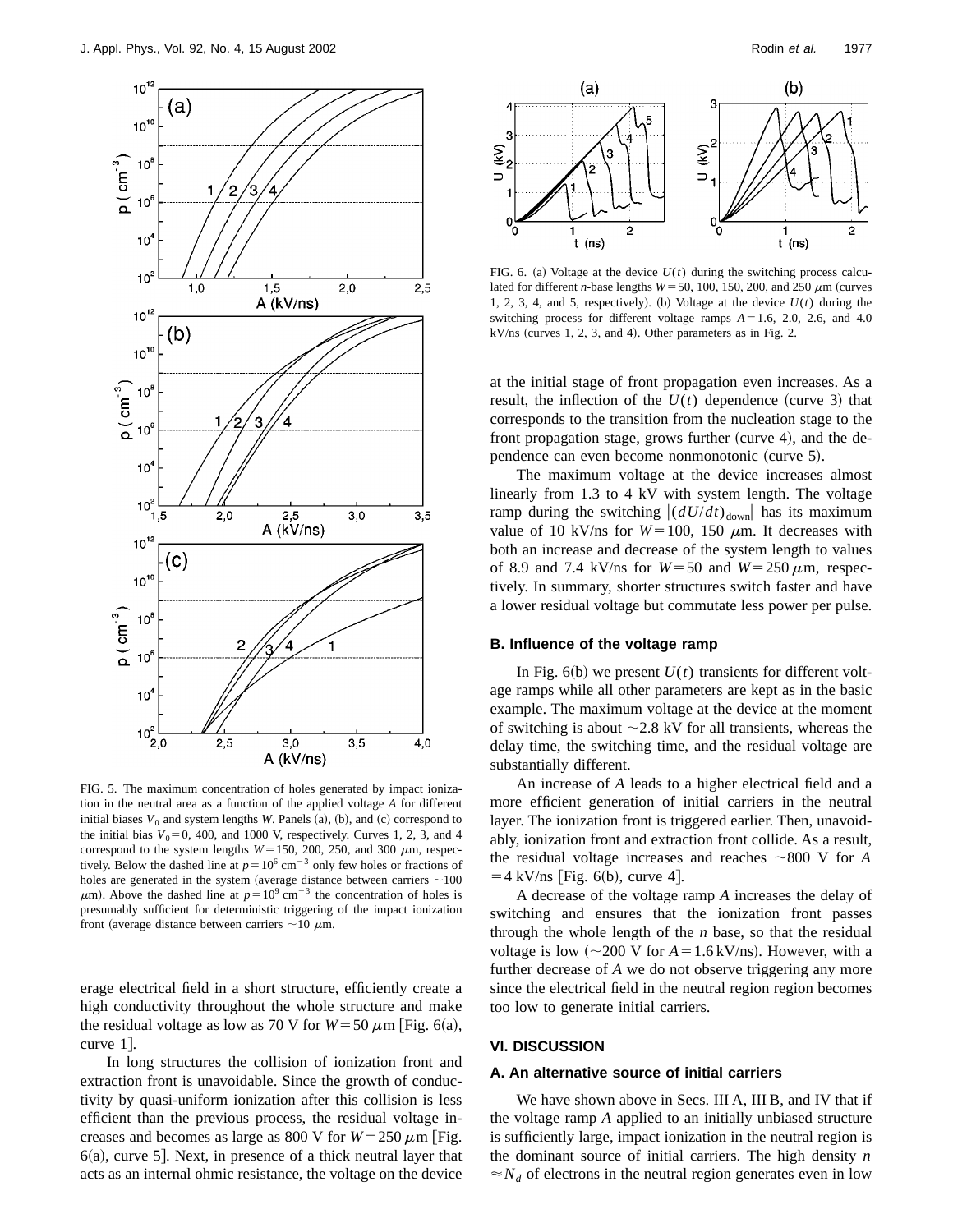fields a relatively high concentration of holes that will trigger the front after traveling through the *n* base. Hence triggering can be considered as a deterministic process. Its time delay is determined by the generation time of holes in the neutral region and their travel time through the *n* base. Our minimal model here appropriately captures the physical mechanism of the front triggering.

The behavior changes drastically when the applied voltage ramp  $A$  is decreased and the initial bias  $V_0$  is increased. The electrical field in the neutral region then becomes too low to generate a sufficient amount of holes and the front triggering fails. In Fig. 5 we show the maximum concentration of holes generated in the neutral region.

It is remarkable, that this triggering mechanism turns out to be ineffective for the parameters corresponding to the original experiments:23–25 high initial bias  $V_0$  $\sim 600...1000 \text{ V}$ , long *n* base length  $W \sim 220...250 \mu \text{m}$  and moderate voltage ramps  $A \sim 1 \text{ kV}$ /ns. This result is in agreement with analytical estimates $47$  but in contradiction with earlier numerical simulations<sup>28,48,49</sup> which have been performed in the framework of the same drift–diffusion model [Eqs.  $(1)$ ,  $(2)$ , and  $(3)$ ], but without cutoffs for low concentrations in Eq.  $(10)$ . The analysis of the triggering stage shows that the switching observed in Refs. 48 and 49 is unphysical and is due to the multiplication of too small concentrations of mobile carriers, that either appear due to impact ionization in the neutral region or are assumed to be present in the depleted layer due to the thermal generation. These concentrations correspond to fractions of electrons and holes and can not be captured in a continuum approximation, as discussed in Sec. V. The numerical solutions from Refs. 48 and 49 can not be reproduced for any meaningful cut off  $n_{\text{cut}}$ ,  $p_{\text{cut}}$  in the generation term (10). Ref. 28 uses the same drift–diffusion model as Refs. 48 and 49, but it lacks information about the set of parameters used in simulations, and thus does not allow a comparison with our simulations.

This discrepancy with the experiments<sup>23–25</sup> with initial bias indicates that another source of initial carriers becomes important. Thermal generation in the depleted layer can be excluded since the respective concentrations *n*,*p*  $\sim$ 10<sup>6</sup> cm<sup>-3</sup> (the estimate is based on the value *J*  $\sim$  10<sup>-7</sup> A/cm<sup>2</sup> of the thermally generated current in a reversely biased structure<sup>23</sup>) is too small and can not be captured within a continuum approximation. Thus the avalanche process would be stochastic and would therefore result in a local switching, but not in switching of the whole cross section of the device,  $50$  in contrast to what is observed in experiments.<sup>23–25</sup> An alternative source of initial carriers that could switch the device in a deterministic manner can be due to the standard manufacturing technology for such structures. Meanwhile this technology has been shown to have a side effect:<sup>51,52</sup> it creates a specific type of process-induced deep level defects, coined as  $M$ -, U- and L-centers,  $51-54$  with ionization energies 0.54, 0.28, and 0.34 eV, respectively, and concentrations up to  $10^{14}$  cm<sup>-3</sup>. An important feature of these centers is a strong asymmetry between electron and hole capture cross sections. Due to the low cross section of hole capture, these centers do not assist the recombination and hence do not influence the lifetime of nonequilibrium



FIG. 7. The inner structure of the superfast impact ionization front. The  $concentrations of electrons and holes (curves 1 and 2 in the upper panel,$ respectively) and the electrical field (curve 3 in the lower panel) are shown at the some instant of time. The dashed lines show the difference of electron and hole concentration  $(p - n)$  that is proportional to the space charge of mobile carriers (curve  $4$  in the upper panel) and the impact ionization rate  $G$  $(curve 5 in the lower panel, in arbitrary units).$ 

carriers: one of the most important characteristics of the material in device application. Therefore their presence in the sample is generally not controlled in fabrication, and is even widely unknown. We propose that tunneling ionization with assistance of these deep centers represents the most probable mechanism of deterministic switching of initially biased structures for low voltage ramps. The corresponding model is presently under investigation.

## **B. Plane superfast fronts and finger-like streamers**

The mechanism of superfast  $(v_f > v_s)$  propagation of the plane ionization front in the layered structure is based on generation of electron–hole plasma by impact ionization followed by screening of the applied electrical field due to Maxwell relaxation. Due to the propagation of the front, the temporal sequence of plasma generation and screening becomes a spatial sequence. Fig. 7 shows the inner structure of the propagating front, the electric field profile, the concentration profiles, the generation term  $G$  [Eq.  $(10)$ ], and the space charge of the mobile carriers are shown at some instant of time. On the left, the electrical field increases due to the space charge of naked donors, while the space charge of mobile carriers is negligible. The impact ionization wave consists of an impact ionization region  $(G>0)$ , see curve 5) followed by a region of electric screening (see curve 4). The position of the screening region roughly coincides with the concentration front: the edge of the plasma region. In the presence of *pre-ionization* (a small amount of mobile carriers in the depleted layer), the edge of the plasma region can move faster than the drift velocity of the individual carriers due to the local multiplication of existing carriers.

This propagation mechanism as well as the inner structure of the superfast front are quite general. A similar mechanism underlies the propagation of finger-shaped streamers in pre-ionized gases and solids.<sup>6,7,10–12</sup> Recently superfast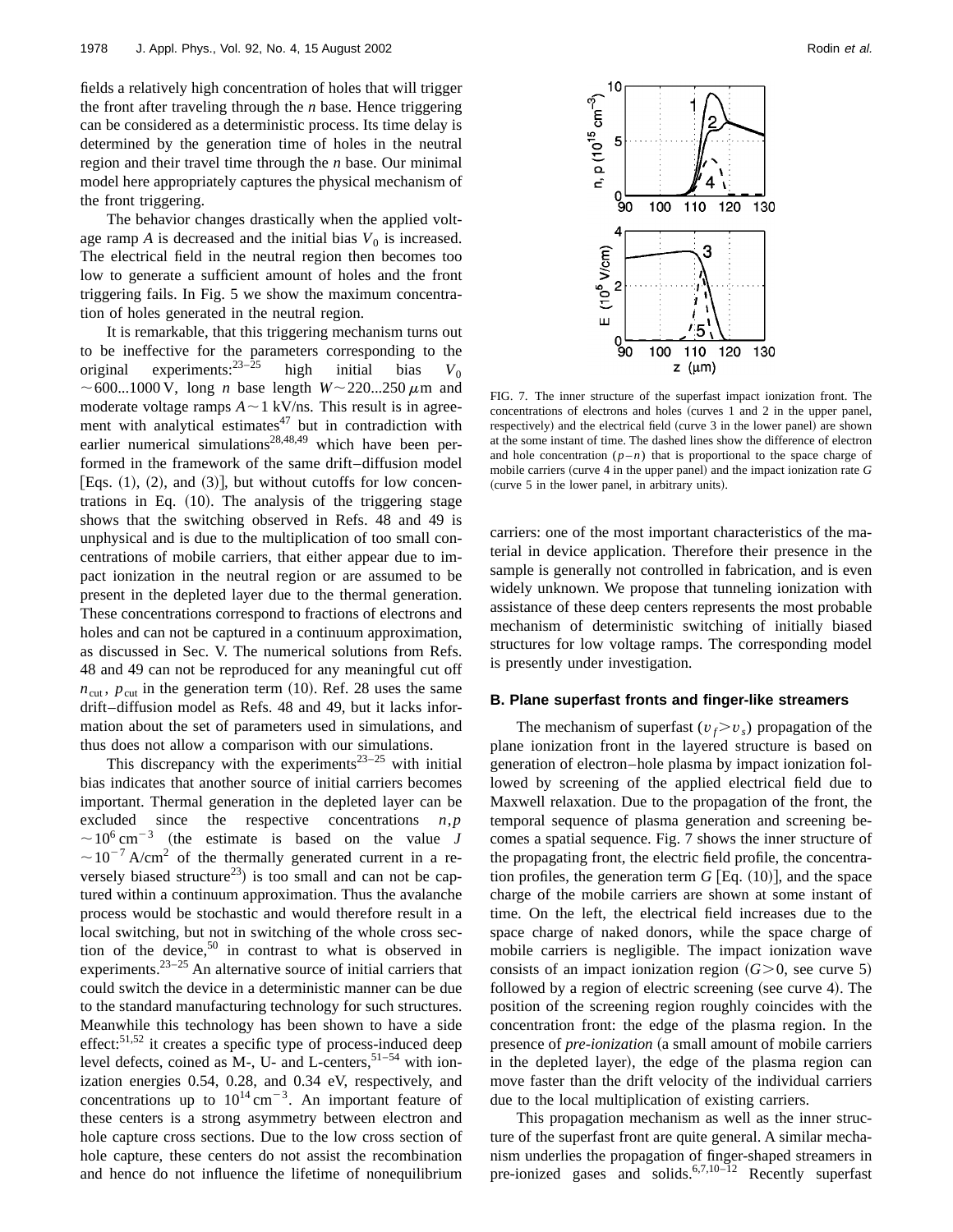streamer fronts have also been found in numerical investigations of Corbino disks made from GaAs films.<sup>55,56</sup> The essential ingredient for the formation of a superfast front in the presence of homogeneous pre-ionization is the spatial profile of the electrical field: the field that exceeds the threshold of impact ionization near the front should be below the threshold at a certain distance from the front. This provides a finite size of the ''active zone,'' where the impact ionization develops, and prevents a uniform blowup of the concentration in the whole sample.15,16,57 For finger-like streamers, such a field profile is due to the Coulomb decrease of the electrical field with increasing distance from the space charge located at the streamer tip. $11,12$  For radially symmetrical fronts in Corbino disks, the decrease of the electrical field  $E \sim r^{-1}$ results from the geometry of the concentric two-dimensional sample.<sup>3</sup> For the plane fronts studied here, the electrical field decreases linearly  $(dE/dz = qN_d/\epsilon\epsilon_0)$  due to the space charge of the naked donors in the depleted layer. Hence the superfast ionization front in the  $p^+$ – $n - n^+$  structure should be regarded as a plane streamer-like front propagating into a charged low-conducting layer.

## **C. Ionization fronts in bulk semiconductors**

Our numerical simulations show that superfast impact ionization fronts, which traditionally have been triggered in initially biased  $p^+$  –  $n - n^+$  structures, in fact can be triggered successfully by applying the voltage ramp to an equilibrium structure without initial bias. This finding indicates a new possibility to trigger similar superfast fronts in *bulk samples* without any  $p - n$  junction. Indeed, originally layered  $p^+$ – $n - n^+$  structures have been used mainly because the  $p^+$ –*n* junction can support the initial voltage  $V_0$ . This ceases to be necessary when the device is operated without initial bias. Since all relevant processes develop inside the uniformly doped *n* base, triggering and propagation of impact ionization front might be achieved in a bulk *n*-doped sample, as long as the contacts allow the extraction of electrons from the sample during the delay stage.

## **VII. SUMMARY**

A sharp voltage ramp applied to an initially unbiased layered  $p^{\dagger} - n - n^{\dagger}$  structure can initialize the propagation of a superfast ionization front that switches the structure to the high conductivity state within fractions of nanoseconds. It turns out that such a breakdown develops qualitatively in the same way as it has been believed to develop in heavily biased structures in the solitary-front-passage regime. The reason for this similarity is the delay in triggering due to the absence of initial carriers in the high field region. During this delay, the major carries can leave the *n* base and form the depleted layer. Our findings indicate that similar planar ionization fronts can also be excited in plain bulk semiconductor samples without  $p - n$  junctions.

In initially unbiased structures the front is triggered in a deterministic way by holes which, in turn, are generated by impact ionization in the neutral region of the structure during the delay stage. For increasing initial bias, this process eventually becomes inefficient. The minimal model, that takes only the band-to-band impact ionization into account, fails in this case. Impact ionization of deep impurity levels represents the most probable source of initial carriers in this regime.

The limits of the continuum approximation and the inherent presence of small densities of carriers, together of their important role in triggering the front, make the continuous drift–diffusion model insufficient for accurate quantitative description of the process. In certain cases this problem can be overcome by introducing cutoffs for small concentrations in the generation term.

Superfast plane fronts in semiconductor structures belong to the same family of streamer-like fronts as fingershaped streamers and plane streamer-like fronts in gases and solids in the presence of pre-ionization. The essential difference is that in layered doped structures, the front propagates not into a neutral but into a spatially charged depleted layer.

## **ACKNOWLEDGMENTS**

Extended guest visits of one of the authors  $(P, R.)$  to Amsterdam have been supported by the Max-Planck-Gesellschaft, by the Centrum voor Wiskunde en Informatica (CWI) in Amsterdam, and by the Dutch physics funding agency FOM. He was also supported by the Alexander von Humboldt Foundation. One of the authors (U. E.) was partially supported by the Netherlands Organization for Scientific Research NWO.

- <sup>1</sup> Dynamics of Curved Fronts, edited by P. Pelce<sup>®</sup> (Academic, Boston, 1988).
- $2^2$ M. S. Cross and P. C. Hohenberg, Rev. Mod. Phys. 65, 851 (1993).
- <sup>3</sup>E. Schöll, *Nonlinear Spatio-temporal Dynamics and Chaos in Semicon*ductors (Cambridge University Press, Cambridge, 2000).
- <sup>4</sup>H. Raether, Z. Phys. 112, 464 (1939) (in German); H. Raether, *Electron*  $a$ valanches and Breakdown in Gases (Butterworths, London, 1964).
- <sup>5</sup>*Electrical Breakdown in Gases*, edited by J. M. Meek and J. D. Craggs (Wiley, New York, 1978).
- <sup>6</sup>L. B. Loeb, Science **148**, 1417 (1965).
- ${}^{7}N$ . G. Basov, A. G. Molchanov, A. S. Nasibov, A. Z. Obidin, A. N. Pechenov, and Yu. M. Popov, Sov. Phys. JETP 43, 912 (1976) [Zh. Eksp. Teor. Fiz. **70**, 1751 (1976)].
- <sup>8</sup>E. M. Bazelyan and Yu. P. Raizer, *Spark Discharges* (CRS, New York, 1998)
- <sup>9</sup>Yu. P. Raizer, *Gas Discharge Physics* (Springer, Berlin, 1997).
- <sup>10</sup> S. K. Dhali and P. F. Williams, J. Appl. Phys. **62**, 4696 (1987).
- <sup>11</sup>M. I. D'yakonov and V. Yu. Kachorovskii, Sov. Phys. JETP **67**, 1049 (1988). [Zh. Eksp. Teor. Fiz. 94, 321 (1988)].
- <sup>12</sup>M. I. D'yakonov and V. Yu. Kachorovskii, Sov. Phys. JETP **68**, 1070 (1989). [Zh. Eksp. Teor. Fiz. 95, 1850 (1989)].
- <sup>13</sup>P. A. Vitello, B. M. Penetrante, and J. N. Bardsley, Phys. Rev. E **49**, 5574  $(1994).$
- <sup>14</sup>U. Ebert, W. van Saarloos, and C. Caroli, Phys. Rev. Lett. **77**, 4178  $(1996).$
- <sup>15</sup>U. Ebert, W. van Saarloos, and C. Caroli, Phys. Rev. E 55, 1530 (1997).
- <sup>16</sup>U. Ebert and M. Arrayas, in *Coherent Structures in Complex Systems* (edited by D. Reguera et al.), Lecture Notes in Physics, Vol. 567 (Springer, Berlin, 2001), pp. 270-282.
- <sup>17</sup>*Electrical Discharges for Environmental Purposes: Fundamentals and Applications*, edited by E. M. van Veldhuizen (NOVA Science, New York, 1999).
- <sup>18</sup>S. M. Sze, *Physics of Semiconductor Devices* (Wiley, New York, 1981).
- <sup>19</sup>M. Shur, *Physics of Semiconductor Devices* (Prentice-Hall, Englewood Cliffs, 1990).
- <sup>20</sup>M. Shaw, V. Mitin, E. Schöll, and H. Grubin, *The Physics of Instabilities in Solid State Electron Devices* (Plenum, New York, 1992).
- $21$  H. J. Prager, K. K. N. Chang, and J. Wiesbord, Proc. IEEE 55, 586 (1968).